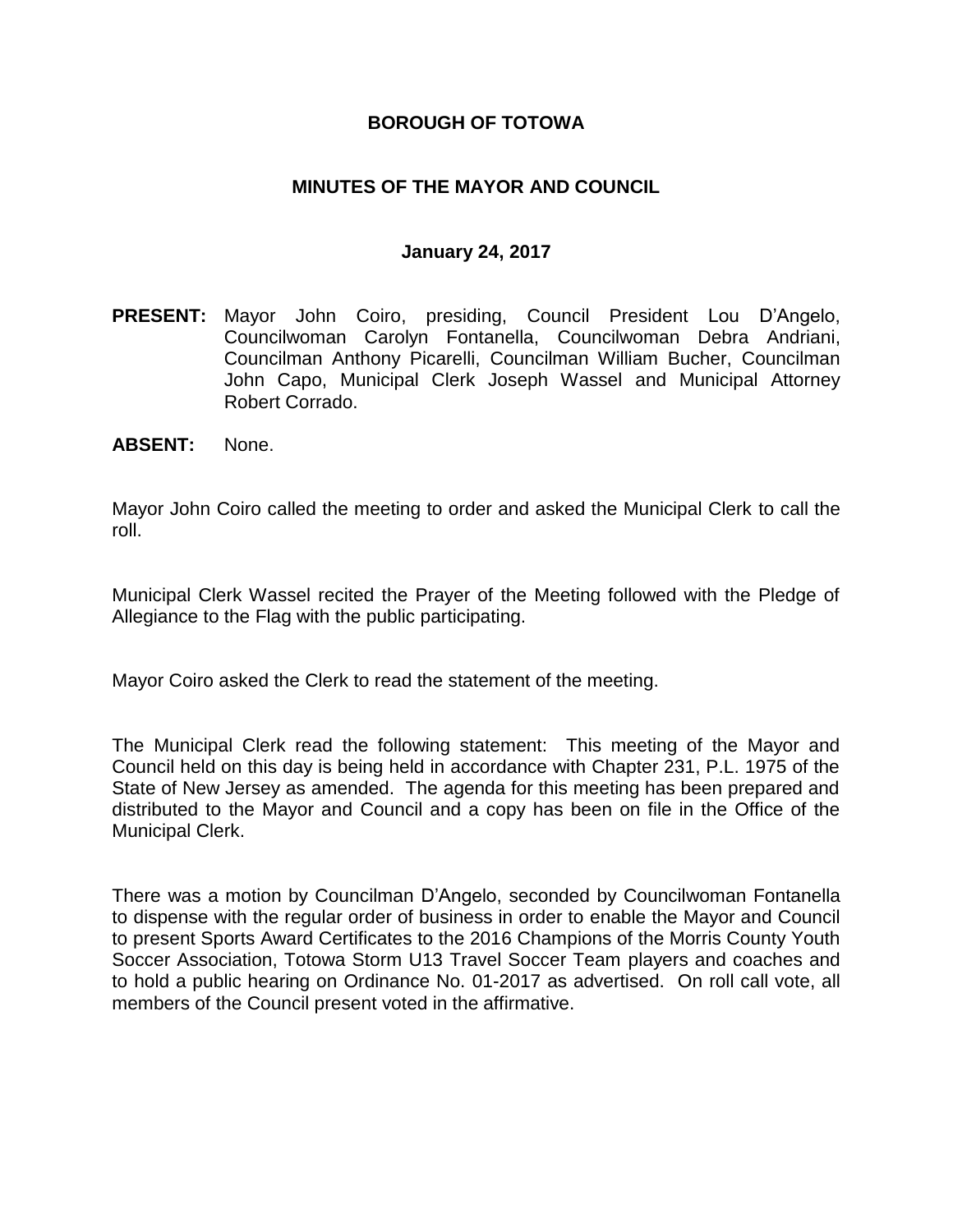Mayor Coiro went to the front of the dais and announced that it is always a pleasure when one of our Totowa teams defeats another town's team and we are able to recognize and acknowledge our youth for representing Totowa so well. Then said you did a great job and we are proud of you.

Mayor Coiro started by calling up Head Coach Sal Mancini and presenting him with a Sports Award Certificate. Coach Mancini: Thanked the Mayor and Council, his assistant coaches and players. Assistant Coach Kevin Ashworth: Thanked Head Coach Sal and also thanked Anthony Sabatino and the whole PAL for their support. Coach Mancini: Gave a synopsis of the season, said they finished with a 9-1-1 record and that they avenged their lone defeat in the championship game.

Mayor Coiro then continued by calling up each player and presenting them with a Sports Award Certificate. The coaches also handed out team trophies. Mayor Coiro announced that we would take a short recess. Pictures were taken.

Municipal Clerk Wassel announced that Ordinance No. 01-2017 has been advertised for public hearing for Tuesday, January 24, 2017.

Municipal Clerk Wassel read the legal notice and the title of Ordinance No. 01-2017.

There was a motion by Councilman D'Angelo, seconded by Councilwoman Fontanella to open the public hearing. On roll call vote, all members of the Council present voted in the affirmative.

Mayor Coiro asked if any citizens wished to be heard on Ordinance No. 01-2017.

CITIZENS HEARD:

There were no citizens who wished to be heard.

There was a motion by Councilman D'Angelo, seconded by Councilwoman Fontanella to close the public hearing. On roll call vote, all members of the Council present voted in the affirmative.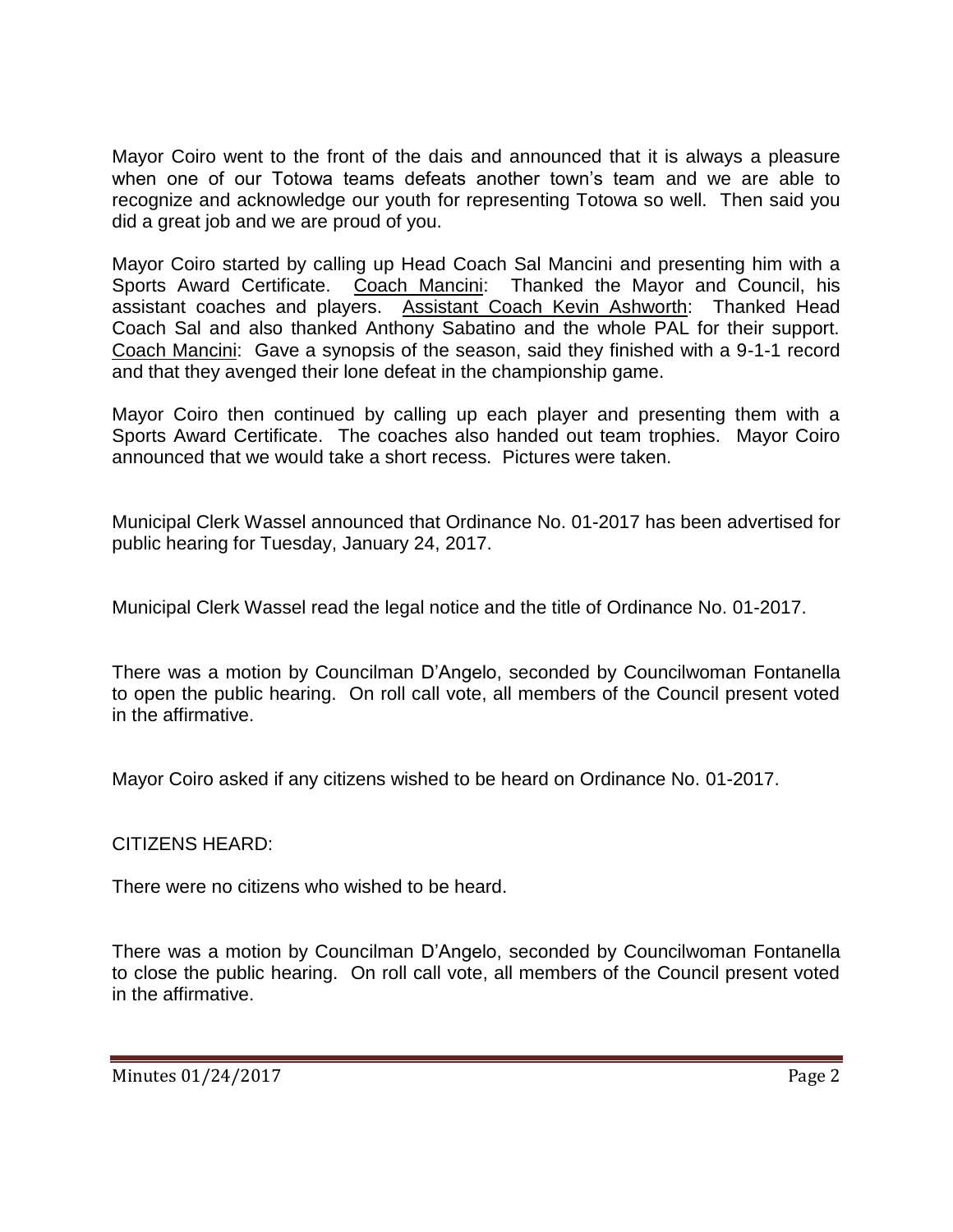Municipal Clerk Wassel read Ordinance No. 01-2017 by title:

# **ORDINANCE NO. 01-2017**

### **AN ORDINANCE FIXING THE ANNUAL SALARIES AND WAGES OF THE OFFICIALS, EMPLOYEES AND THE APPOINTEES OF THE BOROUGH OF TOTOWA, COUNTY OF PASSAIC, STATE OF NEW JERSEY**

There was a motion by Councilman D'Angelo, seconded by Councilwoman Fontanella to adopt Ordinance No. 01-2017 on second and final reading. On roll call vote, all members of the Council present voted in the affirmative.

There was a motion by Councilman D'Angelo, seconded by Councilwoman Fontanella to revert to the regular order of business. On roll call vote, all members of the Council present voted in the affirmative.

Mayor Coiro asked if any members of the Council, the Municipal Clerk or the Municipal Attorney wished to address the Council.

Councilwoman Andriani: Remarked that Library Director Anne Krautheim thanked all for attending their Italian Family Dinner Fundraiser on Monday, January 16, 2017.

CITIZENS HEARD:

There were no citizens who wished to be heard.

There was a motion by Councilman D'Angelo, seconded by Councilwoman Fontanella to approve the Minutes of the Mayor and Council for the meeting of January 10, 2017. On roll call vote, all members of the Council present voted in the affirmative.

COMMITTEE ON FINANCE:

There was a motion by Councilman Picarelli, seconded by Councilman D'Angelo to approve Resolution No. 2017-03 for the payment of bills. On roll call vote, all members of the Council present voted in the affirmative.

Minutes 01/24/2017 Page 3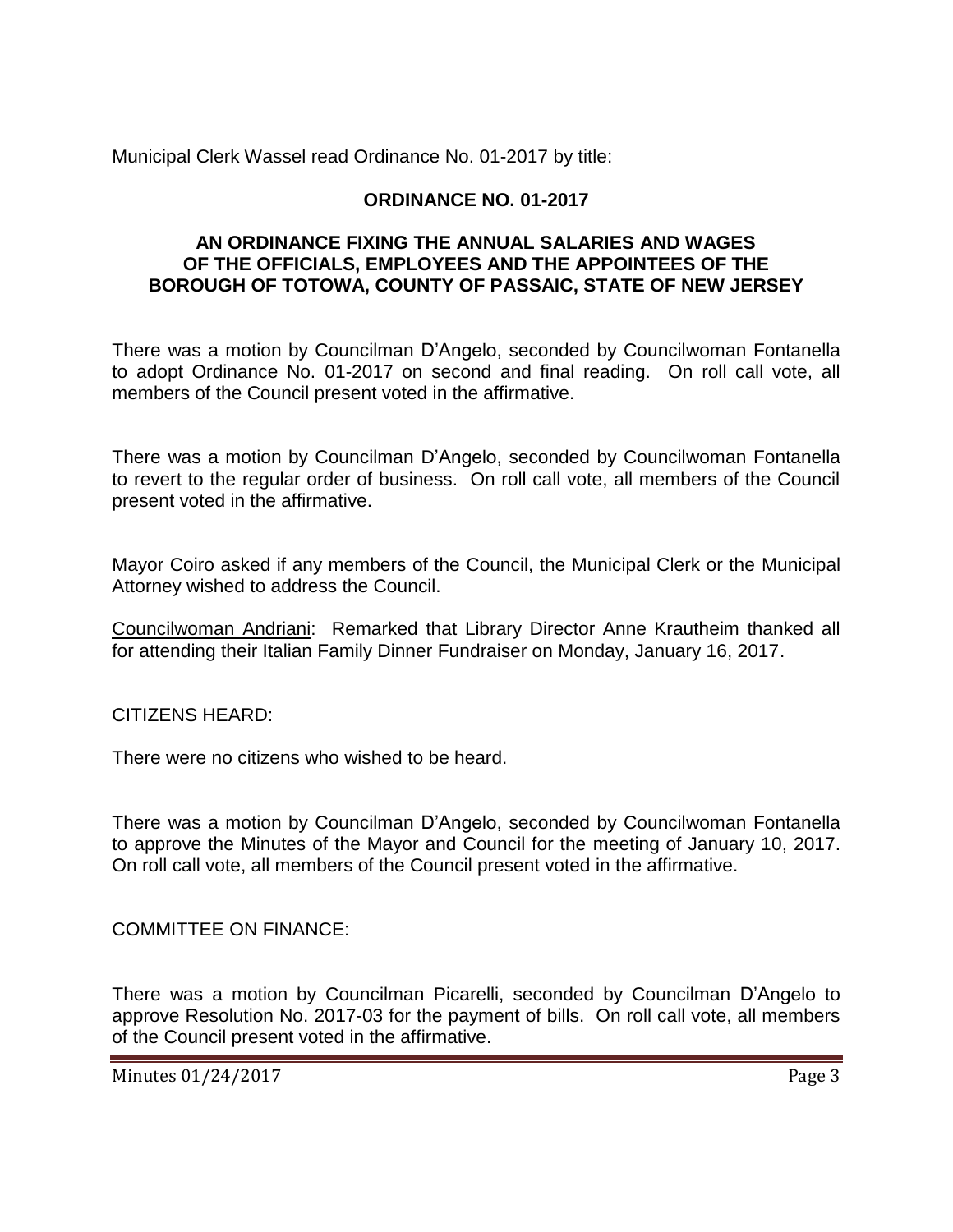There was a motion by Councilman Picarelli, seconded by Councilman D'Angelo to adopt the following Resolution Authorizing Cancellation Of Outstanding Checks. On roll call vote, all members of the Council present voted in the affirmative.

# RESOLUTION NO. 30-2017

### RESOLUTION AUTHORIZING CANCELLATION OF OUTSTANDING CHECKS

WHEREAS, there exists numerous, old, outstanding checks on the bank reconciliations of the General and Net Payroll bank accounts; and

WHEREAS, the old, outstanding checks have been investigated by the Chief Financial Officer/Treasurer and it has been determined that these old, outstanding checks should be cancelled.

NOW, THEREFORE, BE IT RESOVLED, by the Governing Body of the Borough of Totowa that the following old, outstanding checks in the amount of \$2,097.15 in the General and Net Payroll bank accounts be and the same are hereby cancelled.

| <b>Bank Account</b>                                  | Amount<br>Cancelled |  |
|------------------------------------------------------|---------------------|--|
| <b>General Account</b><br><b>Net Payroll Account</b> | 126.48<br>1,970.67  |  |
|                                                      | $$2,097.15$ (A)     |  |

(A) A detailed listing of the outstanding checks to be cancelled will be retained on file in the Office of the Borough Clerk.

There was a motion by Councilman Picarelli, seconded by Councilman D'Angelo to adopt the following Resolution Authorizing Settlement Of The 2014, 2015 And 2016 Tax Appeals Entitled Commercenter Rlty C/O Mack Cali V. Borough Of Totowa, On The Attached List Dated January 16, 2017 Which Were Taken From Assessments Of Properties Located Within The Borough Of Totowa, Passaic County, New Jersey. On roll call vote, all members of the Council present voted in the affirmative.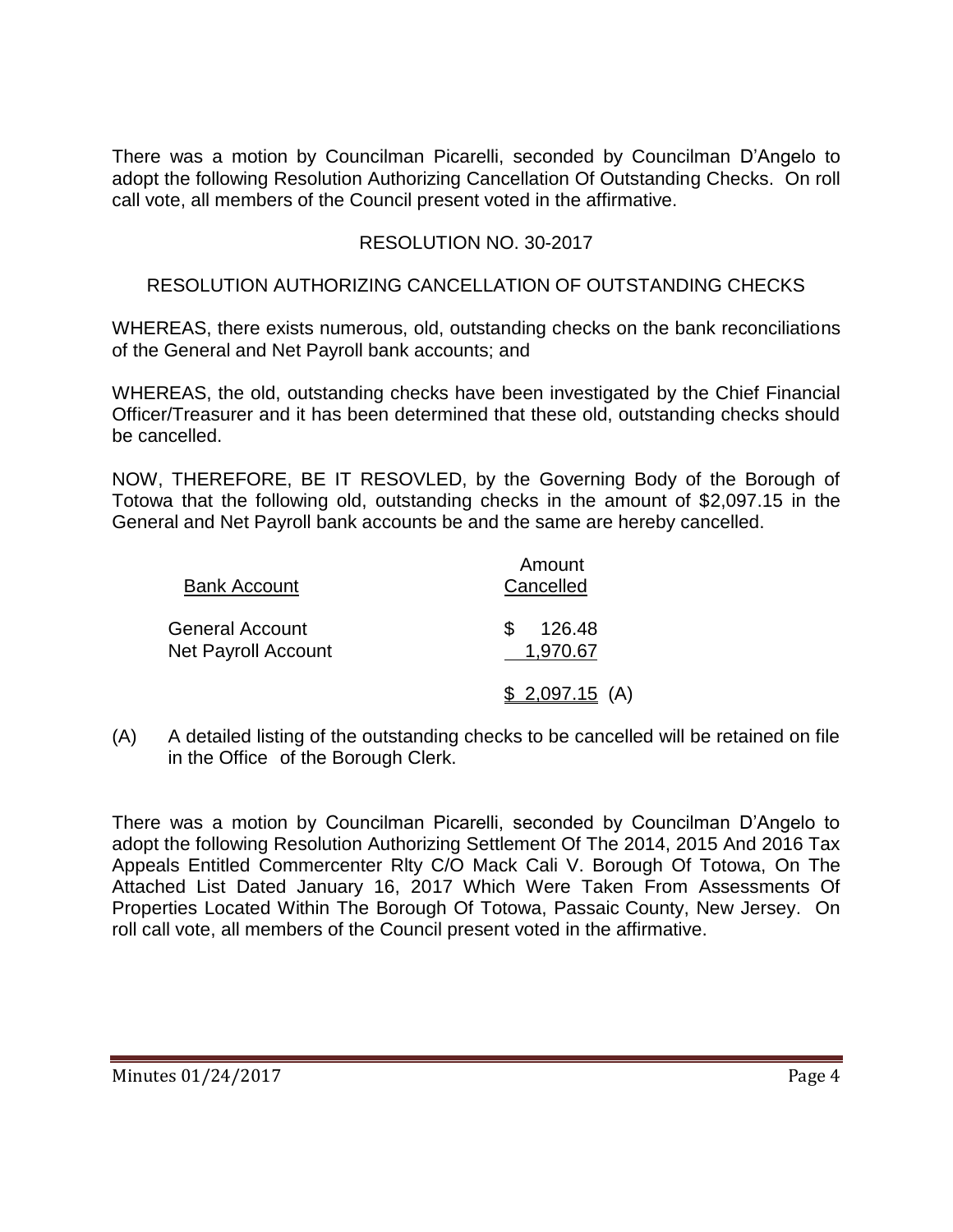# RESOLUTION NO. 31-2017

### RESOLUTION AUTHORIZING SETTLEMENT OF THE 2014, 2015 AND 2016 TAX APPEALS ENTITLED COMMERCENTER RLTY C/O MACK CALI V. BOROUGH OF TOTOWA, ON THE ATTACHED LIST DATED JANUARY 16, 2017 WHICH WERE TAKEN FROM ASSESSMENTS OF PROPERTIES LOCATED WITHIN THE BOROUGH OF TOTOWA, PASSAIC COUNTY, NEW JERSEY

WHEREAS, appeals of the real property tax assessments for tax years 2014, 2015 and 2016 on the attached list dated January 16, 2017; and

WHEREAS, each Block and Lot listed therein was assessed at the amount stated therein; and

WHEREAS, the proposed Stipulations of Settlement, copies of which are incorporated herein as if set forth at length, has been reviewed and recommended by the Borough Tax Assessor and Borough Tax Expert; and

WHEREAS, the settlement of these matters on the attached list are in the best interest of the Borough of Totowa.

NOW, THEREFORE, BE IT RESOLVED, by the Borough of Totowa, New Jersey, as follows:

- 1. The Borough's Tax Appeal Attorney, Matthew J. O'Donnell, Esq. is authorized to execute Stipulations of Settlement on behalf of the Borough of Totowa with respect to the tax appeals on the attached list which are currently pending in the Tax Court of New Jersey of tax years 2014, 2015 and 2016, at the assessments stated therein.
- 2. All municipal officials are hereby authorized to take whatever action may be necessary to implement the terms of this Resolution and authorizes the Special Tax Counsel to enter into the Stipulation of Settlement as provided by Taxpayer.

There was a motion by Councilman Picarelli, seconded by Councilman D'Angelo to adopt the following Resolution Authorizing Settlement Of The 2010, 2011, 2012, 2013, 2014, 2015 And 2016 Tax Appeals Entitled 922 Riverview Drive Associates V. Borough Of Totowa, Docket Nos.: 009235-2010; 008291-2011; 008839-2012; 003260-2013; 003879-2014; 002865-2015; 003631-2016 Of The Tax Assessment Of Block 169, Lot 5, Known As 922 North Riverview Drive In The Borough Of Totowa, Passaic County, New Jersey. On roll call vote, all members of the Council present voted in the affirmative.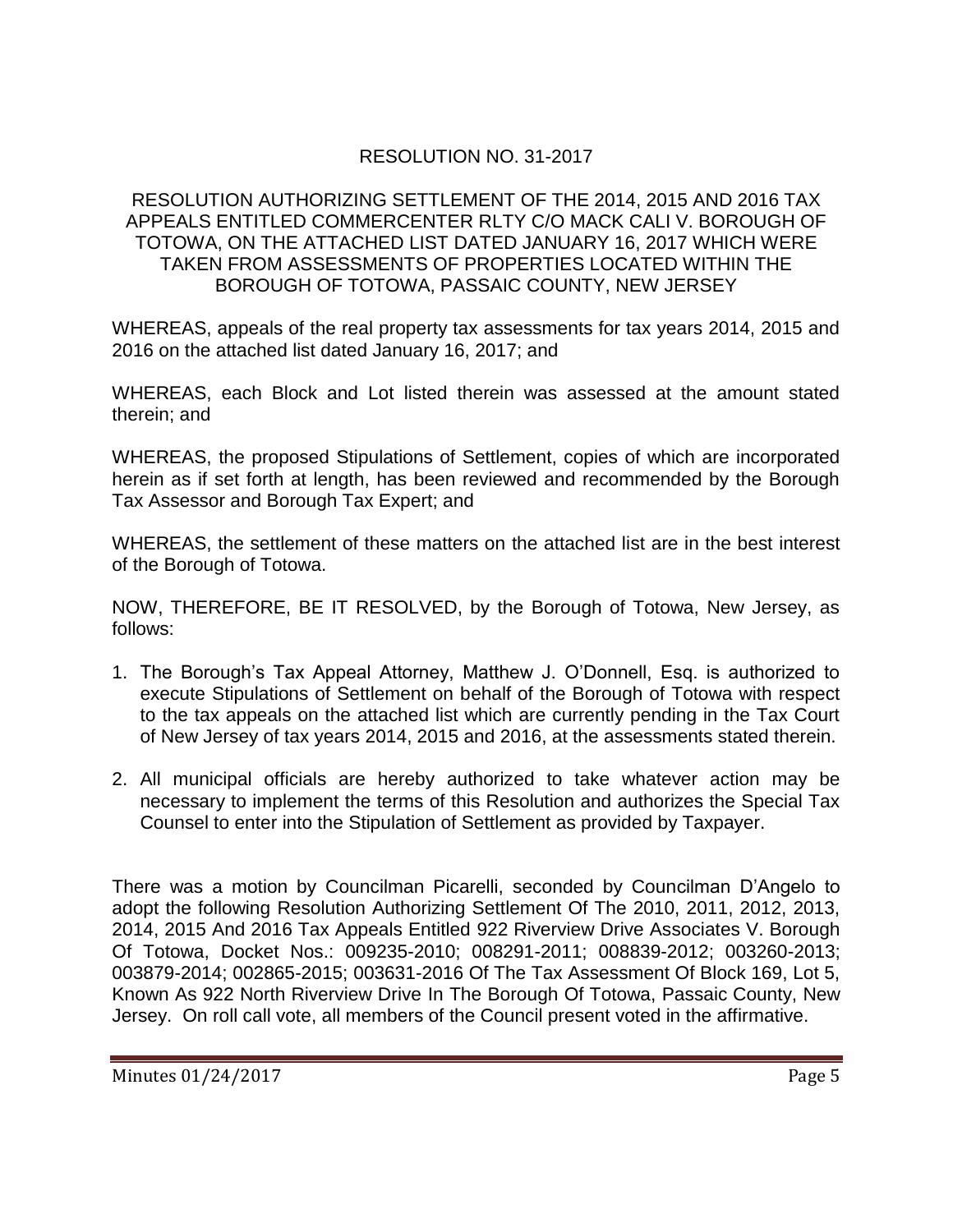# RESOLUTION NO. 32-2017

#### RESOLUTION AUTHORIZING SETTLEMENT OF THE 2010, 2011, 2012, 2013, 2014, 2015 AND 2016 TAX APPEALS ENTITLED 922 RIVERVIEW DRIVE ASSOCIATES V. BOROUGH OF TOTOWA, DOCKET NOS.: 009235-2010; 008291-2011; 008839-2012; 003260-2013; 003879-2014; 002865-2015; 003631-2016 OF THE TAX ASSESSMENT OF BLOCK 169, LOT 5, KNOWN AS 922 NORTH RIVERVIEW DRIVE IN THE BOROUGH OF TOTOWA, PASSAIC COUNTY, NEW JERSEY

WHEREAS, appeals of the real property tax assessments for tax years 2010, 2011, 2012, 2013, 2014, 2015 and 2016 on Block 169, Lot 5 have been filed by the Taxpayer, 922 Riverview Drive Associates; and

WHEREAS, the proposed Stipulation of Settlement, a copy of which is incorporated herein as if set forth at length, has been reviewed and recommended by the Borough Tax Assessor and Borough Tax Expert; and

WHEREAS, the settlement of said matter as more fully set forth below is in the best interest of the Borough of Totowa.

NOW, THEREFORE, BE IT RESOLVED, by the Borough of Totowa, New Jersey, as follows:

1. Settlement of the 2010 tax appeal is hereby authorized as follows:

922 North Riverview Drive Block 169, Lot 5 Year: 2010

|                    | <b>Original Assessment</b>  | County Board Judgment | Settlement Amount          |
|--------------------|-----------------------------|-----------------------|----------------------------|
| Land:              | \$4,161,800                 | N/A                   | \$4,161,800                |
| Imprvts:<br>Total: | \$6,654,200<br>\$10,816,000 | N/A<br>N/A            | \$4,338,200<br>\$8,500,000 |
|                    |                             |                       |                            |

2. Settlement of the 2011 tax appeal is hereby authorized as follows:

922 North Riverview Drive Block 169, Lot 5 Year: 2011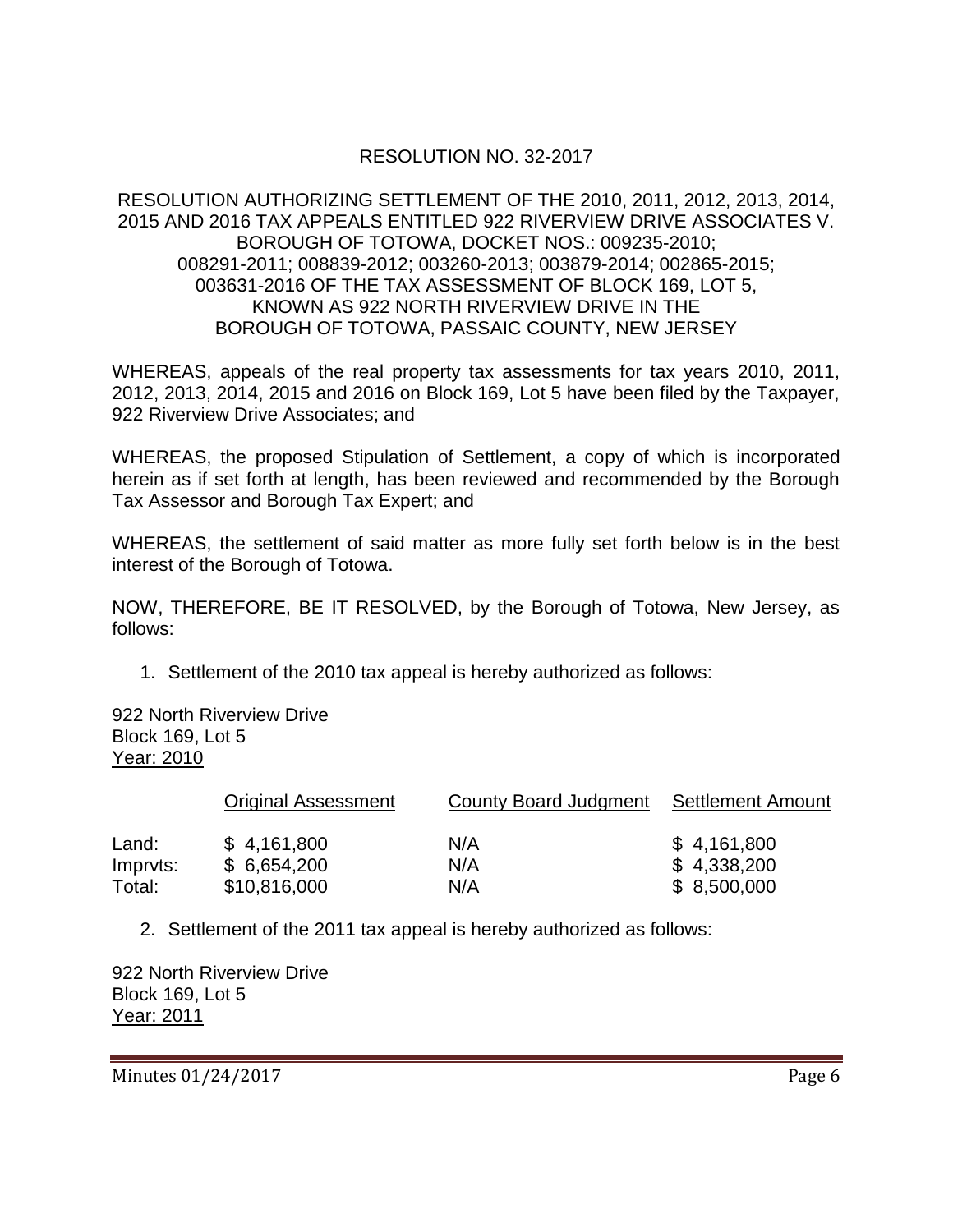|          | <b>Original Assessment</b> | County Board Judgment Settlement Amount |                  |
|----------|----------------------------|-----------------------------------------|------------------|
| Land:    | \$3,222,000                | N/A                                     | <b>WITHDRAWN</b> |
| Impryts: | \$5,763,600                | N/A                                     | <b>WITHDRAWN</b> |
| Total:   | \$8,985,600                | N/A                                     | <b>WITHDRAWN</b> |

3. Settlement of the 2012-2013 tax appeal is hereby authorized as follows:

922 North Riverview Drive Block 169, Lot 5 Years: 2012-2013

|          | <b>Original Assessment</b> | County Board Judgment | Settlement Amount |
|----------|----------------------------|-----------------------|-------------------|
| Land:    | \$3,222,000                | N/A                   | \$3,222,000       |
| Impryts: | \$5,763,600                | N/A                   | \$4,878,000       |
| Total:   | \$8,985,600                | N/A                   | \$8,100,000       |

4. Settlement of the 2014-2015 tax appeal is hereby authorized as follows:

922 North Riverview Drive Block 169, Lot 5 Years: 2014-2015

|          | <b>Original Assessment</b> | County Board Judgment | Settlement Amount |
|----------|----------------------------|-----------------------|-------------------|
| Land:    | \$3,222,000                | N/A                   | \$3,222,000       |
| Impryts: | \$5,763,600                | N/A                   | \$4,978,000       |
| Total:   | \$8,985,600                | N/A                   | \$8,200,000       |

5. Settlement of the 2016 tax appeal is hereby authorized as follows:

922 North Riverview Drive Block 169, Lot 5 Year: 2016

|          | <b>Original Assessment</b> | County Board Judgment | Settlement Amount |
|----------|----------------------------|-----------------------|-------------------|
| Land:    | \$3,222,000                | N/A                   | \$3,222,000       |
| Impryts: | \$5,763,600                | N/A                   | \$4,778,000       |
| Total:   | \$8,985,600                | N/A                   | \$8,000,000       |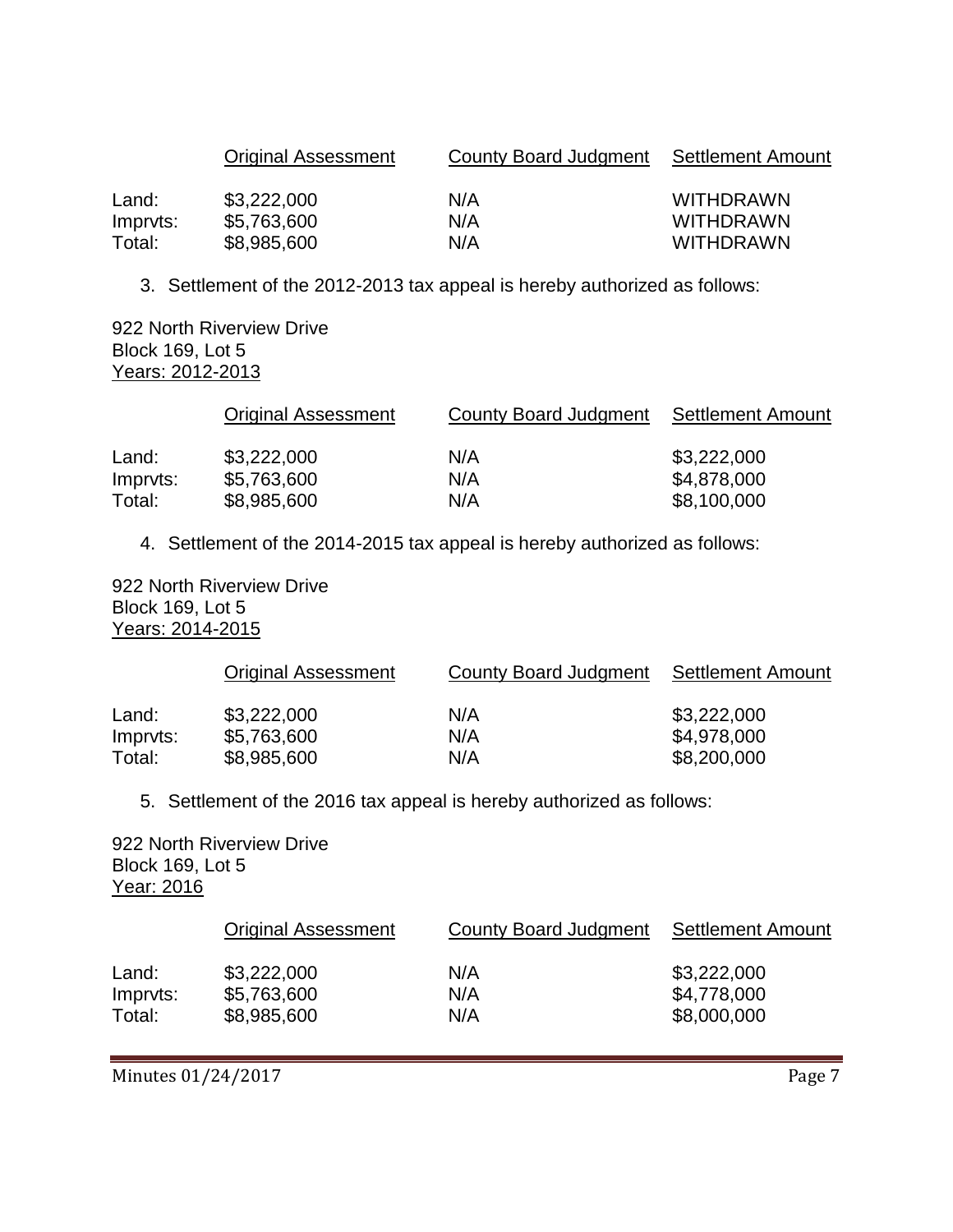6. All municipal officials are hereby authorized to take whatever action may be necessary to implement the terms of this Resolution and authorizes the Special Tax Counsel to enter into the Stipulation of Settlement as provided by Taxpayer.

There was a motion by Councilman Picarelli, seconded by Councilman D'Angelo to adopt the following Resolution Authorizing Settlement Of The 2013 And 2014 Tax Appeals Entitled Totowa VF, LLC C/O Vornado Rlty Tr V. Borough Of Totowa, Docket Nos.: 004070-2013; 005369-2014 Of The Tax Assessment Of Block 170, Lot 3, Known As 545 Route 46 In The Borough Of Totowa, Passaic County, New Jersey. On roll call vote, all members of the Council present voted in the affirmative.

## RESOLUTION NO. 33-2017

RESOLUTION AUTHORIZING SETTLEMENT OF THE 2013 AND 2014 TAX APPEALS ENTITLED TOTOWA VF, LLC C/O VORNADO RLTY TR V. BOROUGH OF TOTOWA, DOCKET NOS.: 004070-2013; 005369-2014 OF THE TAX ASSESSMENT OF BLOCK 170, LOT 3, KNOWN AS 545 ROUTE 46 IN THE BOROUGH OF TOTOWA, PASSAIC COUNTY, NEW JERSEY

WHEREAS, appeals of the real property tax assessments for tax years 2013 and 2014 on Block 170, Lot 3 have been filed by the Taxpayer, Totowa VF; and

WHEREAS, the proposed Stipulation of Settlement, a copy of which is incorporated herein as if set forth at length, has been reviewed and recommended by the Borough Tax Assessor and Borough Tax Expert; and

WHEREAS, the settlement of said matter as more fully set forth below is in the best interest of the Borough of Totowa.

NOW, THEREFORE, BE IT RESOLVED, by the Borough of Totowa, New Jersey, as follows:

1. Settlement of the 2013-2014 tax appeals, with the provisions of the Freeze Act, N.J.S.A. 54:51A-8, to apply for tax years 2015-2016, is hereby authorized as follows:

545 Route 46 Block 170, Lot 3 Years: 2013-2014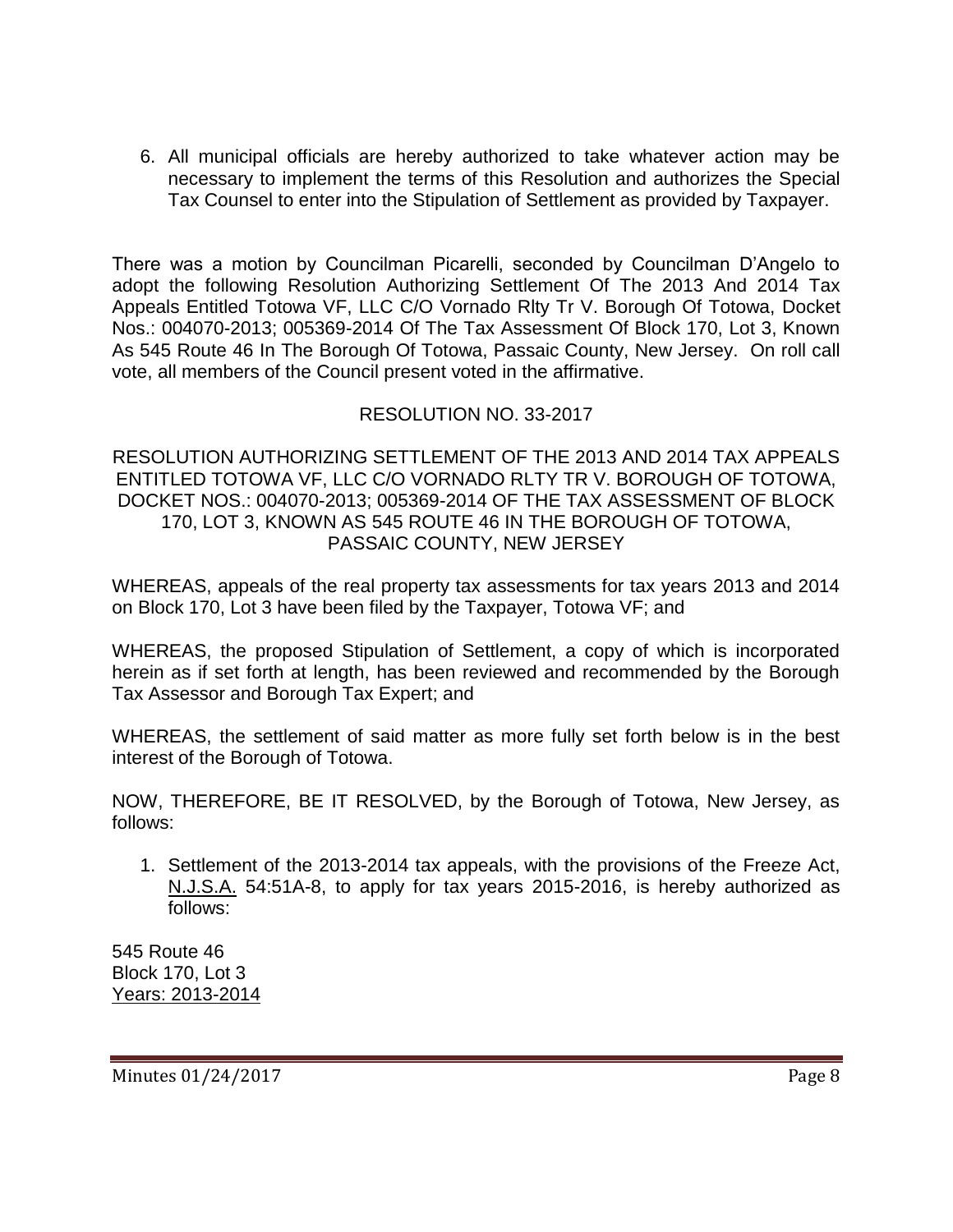|          | <b>Original Assessment</b> | County Board Judgment | Settlement Amount |
|----------|----------------------------|-----------------------|-------------------|
| Land:    | \$42,192,000               | N/A                   | \$42,192,000      |
| Impryts: | \$14,309,300               | N/A                   | \$13,308,000      |
| Total:   | \$56,501,300               | N/A                   | \$55,500,000      |

2. All municipal officials are hereby authorized to take whatever action may be necessary to implement the terms of this Resolution and authorizes the Special Tax Counsel to enter into the Stipulation of Settlement as provided by Taxpayer.

COMMITTEE ON PUBLIC SAFETY:

Upon the recommendation of the Committee, there was a motion by Councilman D'Angelo, seconded by Councilwoman Fontanella to appoint Leticia Valentin as a School Crossing Guard. On roll call vote, all members of the Council present voted in the affirmative.

### MAYOR'S APPOINTMENT

#### I, Mayor John Coiro, with the advice and consent of the Council do hereby appoint Leticia Valentin as a School Crossing Guard for a term of one year expiring December 31, 2017.

There was a motion by Councilman D'Angelo, seconded by Councilwoman Fontanella to confirm the appointment. On roll call vote, all members of the Council present voted in the affirmative.

COMMITTEE ON PUBLIC WORKS:

There was a motion by Councilman Bucher, seconded by Councilman Capo to adopt the following Resolution To Submit A Grant Application And Execute A Grant Agreement With The New Jersey Department Of Transportation For The 2017 Municipal Aid Application For The Jefferson Place And Raphael Road Improvement Project. On roll call vote, all members of the Council present voted in the affirmative.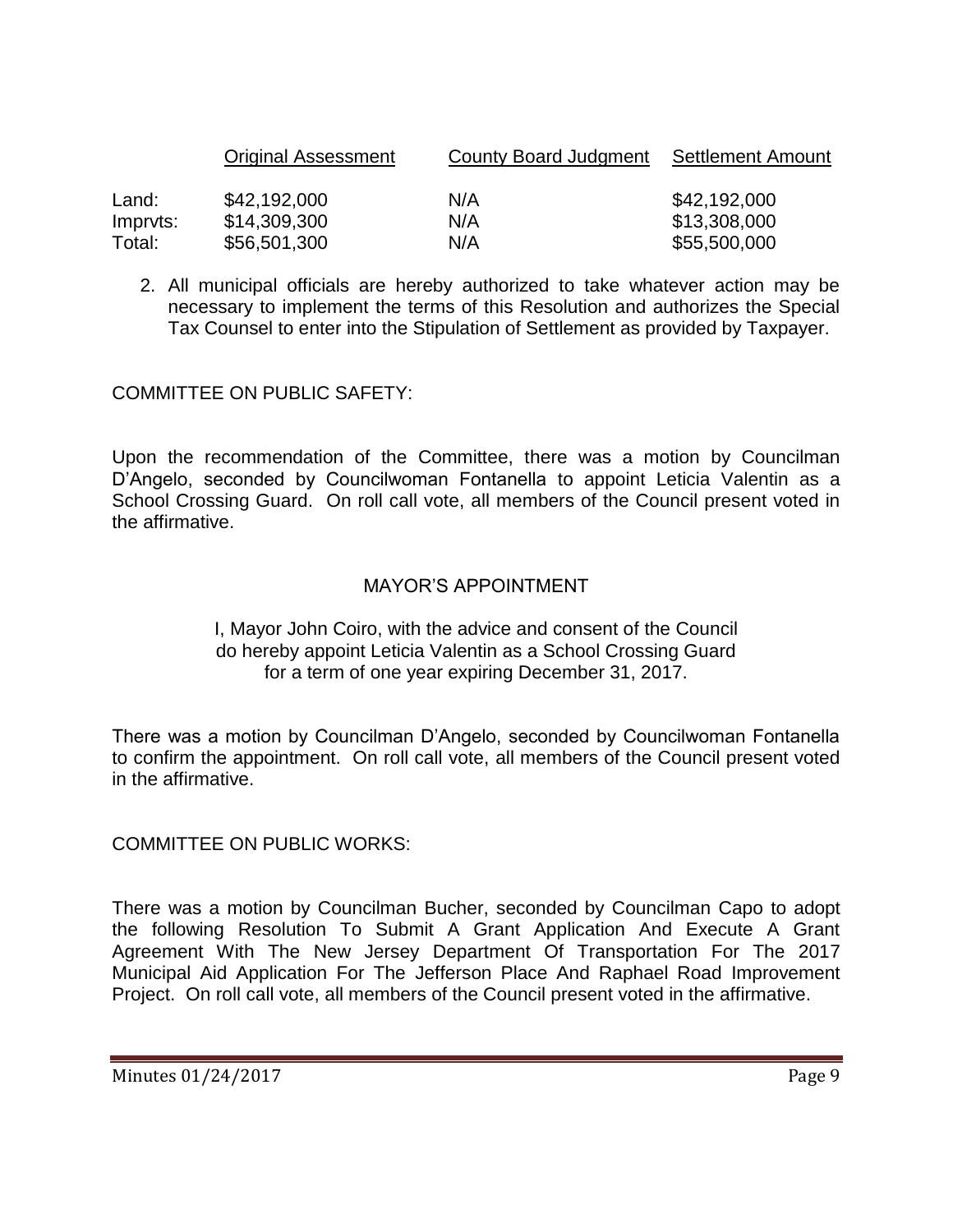# RESOLUTION NO. 34-2017

#### RESOLUTION TO SUBMIT A GRANT APPLICATION AND EXECUTE A GRANT AGREEMENT WITH THE NEW JERSEY DEPARTMENT OF TRANSPORTATION FOR THE 2017 MUNICIPAL AID APPLICATION FOR THE JEFFERSON PLACE AND RAPHAEL ROAD IMPROVEMENT PROJECT

WHEREAS, the Borough of Totowa continues to develop projects that will improve access and maintenance on public roads; and

WHEREAS, the Borough of Totowa's Engineer has provided plans specifically designed to address and improve traffic flow/safety issues and maintenance on our roads; and

WHEREAS, the Borough of Totowa has submitted plans to the State of New Jersey, Department of Transportation for Municipal Aid in the past and will continue to do so in the future; and

WHEREAS, the Borough of Totowa has identified Jefferson Place and Raphael Road in desperate need of repair.

NOW, THEREFORE, BE IT RESOLVED, that the Mayor and Council of the Borough of Totowa, in the County of Passaic, State of New Jersey formally approves the grant application for the Jefferson Place and Raphael Road Improvement Project.

BE IT FURTHER RESOLVED, that the Mayor and Municipal Clerk are hereby authorized to submit an electronic grant application identified as "MA-2017-Totowa Borough-Jefferson Place and Raphael Road Improvement Project-00263" to the New Jersey Department of Transportation on behalf of the Borough of Totowa.

BE IT FURTHER RESOLVED, that the Mayor and Municipal Clerk are hereby authorized to sign the grant agreement on behalf of the Borough of Totowa and that their signature constitutes acceptance of the terms and conditions of the grant agreement and approves the execution of the grant agreement.

There was a motion by Councilman Bucher, seconded by Councilman Capo to approve Payment Estimate No. 2 (Final) in the amount of \$7,466.00 to Dewcon, Inc. for the Water Main Repair project. On roll call vote, all members of the Council present voted in the affirmative.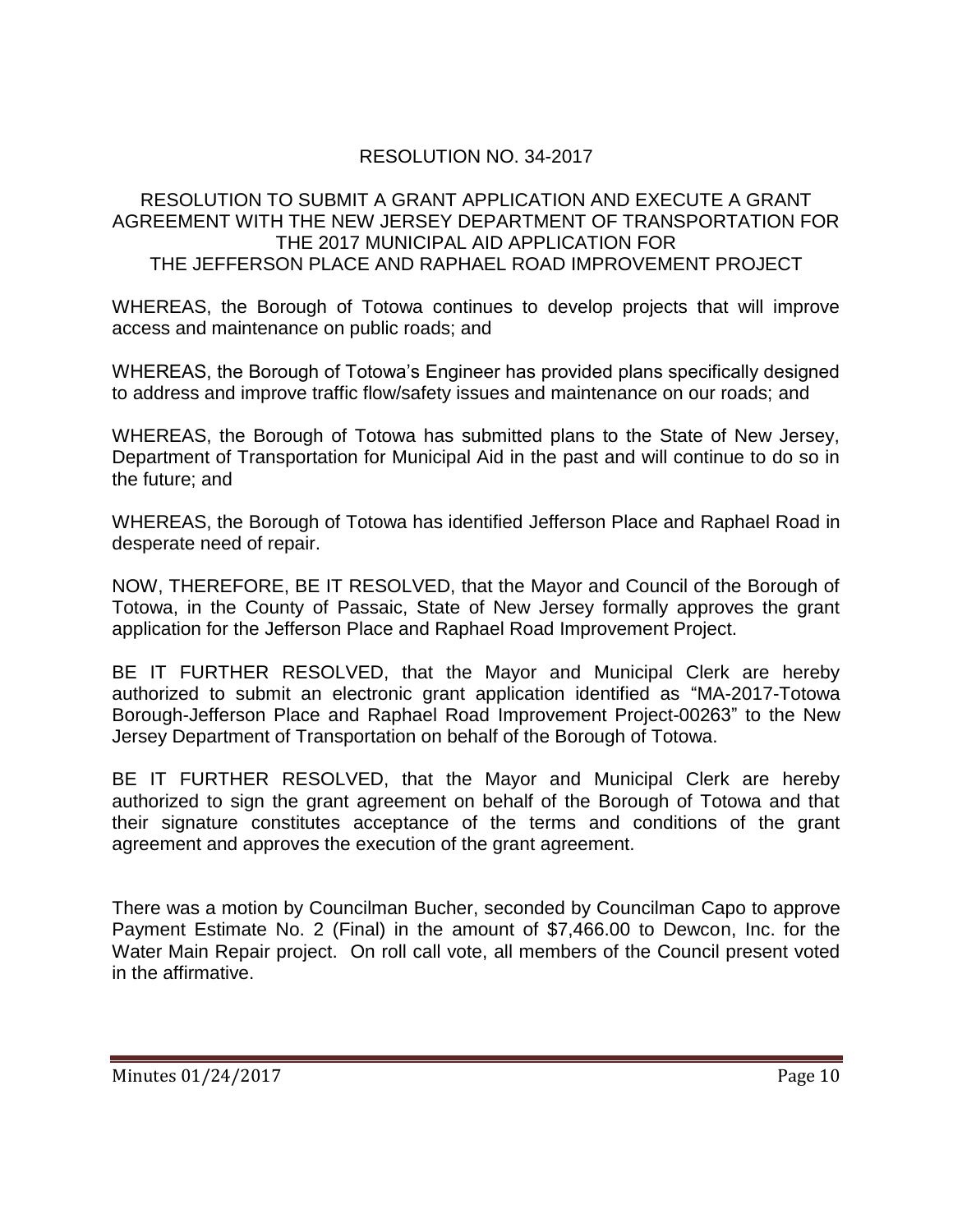COMMITTEE ON ENGINEERING & PUBLIC PROPERTY:

There was no report.

COMMITTEE ON LIAISON & INSPECTION:

There was a motion by Councilwoman Andriani, seconded by Councilman Bucher to adopt the following Resolution Of The Borough Of Totowa, County Of Passaic, New Jersey Authorizing The Execution Of A Memorandum Of Agreement Between The Borough Of Totowa And The Division Of Property Management And Construction Of The New Jersey Department Of The Treasury. On roll call vote, all members of the Council present voted in the affirmative.

## RESOLUTION NO. 35-2017

### RESOLUTION OF THE BOROUGH OF TOTOWA, COUNTY OF PASSAIC, NEW JERSEY AUTHORIZING THE EXECUTION OF A MEMORANDUM OF AGREEMENT BETWEEN THE BOROUGH OF TOTOWA AND THE DIVISION OF PROPERTY MANAGEMENT AND CONSTRUCTION OF THE NEW JERSEY DEPARTMENT OF THE TREASURY

WHEREAS, the Borough of Totowa (the "Borough") has determined that an auction of the former North Jersey Developmental Center ("Property") Block 154, Lot 19 on the official tax map of the Borough (Block 154, Lot 19 and Block 154.01, Lot 1 on the Tax Assessment Records) is not the best disposition process for the Property because of economic development concerns; and

WHEREAS, on October 20, 2016, the State House Commission of the State of New Jersey (the "State") approved the request by the New Jersey Department of Treasury to dispose of the Property by a modified sales approach wherein the State shall sell the Property to the Borough and the Borough shall convey to a designated developer; and

WHEREAS, the Borough has agreed to work with the Division of Property Management and Construction of the New Jersey Department of the Treasury (the "DPMC") to permit the Borough to dispose of the Property in accordance with a request for proposal (the "RFP") pursuant to the Local Redevelopment and Housing Law; and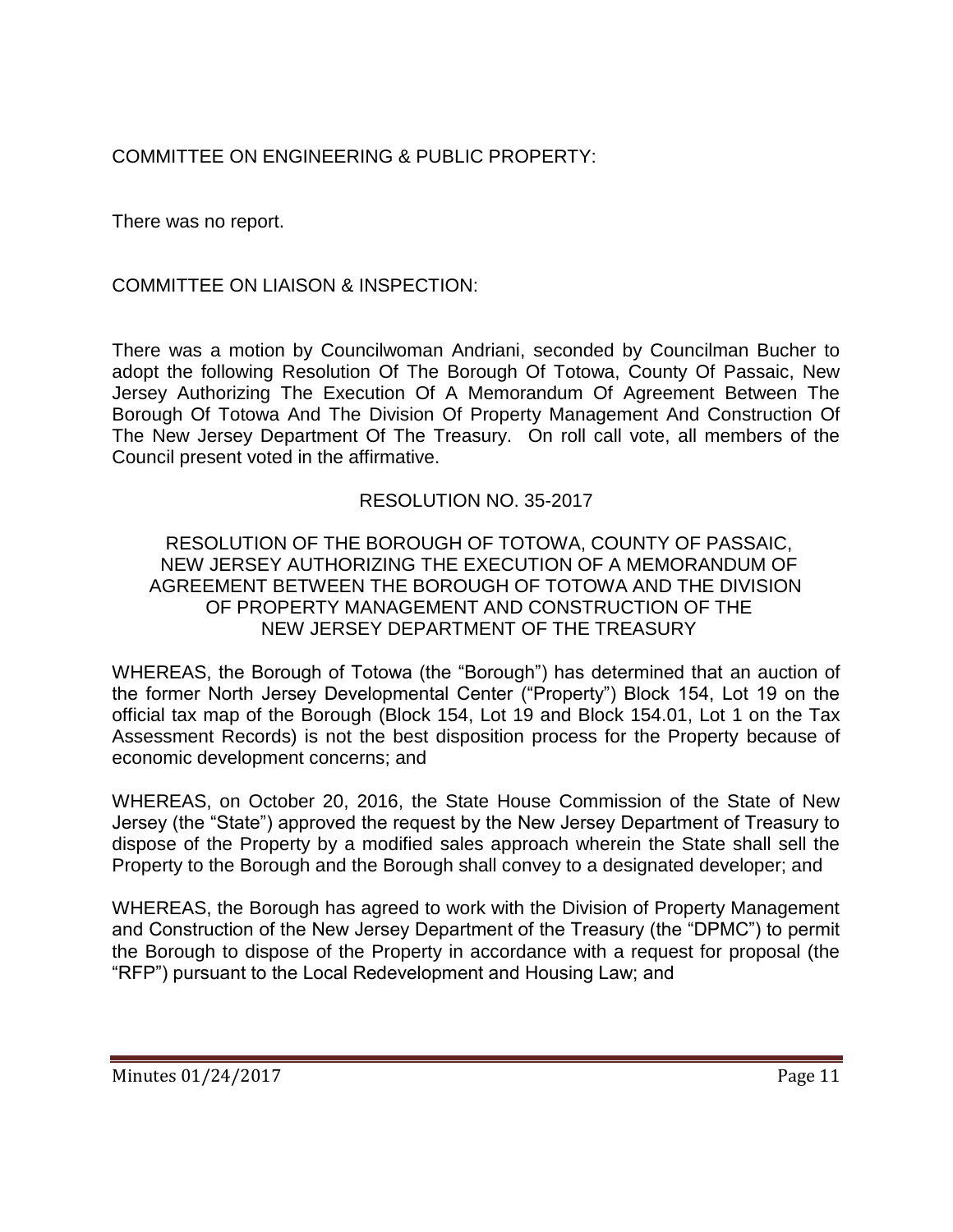WHEREAS, the Borough has agreed to execute a Memorandum of Agreement (the "MOA"), the form of which is attached hereto as Exhibit "A", which sets forth the responsibilities of the Borough in participating in the preparation and transfer of the Property to the winning response of the RFP and the Borough's agreement to adhere to these responsibilities; and

WHEREAS, the MOA also sets forth the responsibilities of the DPMC, which includes, among other things, the transfer of the Property to the Borough.

NOW, THEREFORE, BE IT RESOLVED, by the Municipal Council of the Borough of Totowa as follows:

Section 1. The foregoing recitals are incorporated herein as if set forth in full.

Section 2. The Mayor, in consultation with the Borough professionals, is authorized to execute the MOA with the DPMC substantially in the form attached as Exhibit "A" hereto, with such amendments, revisions, deletions or changes deemed necessary by the Mayor in consultation with the Borough professionals. A copy of the executed MOA shall be placed on file with the Office of the Municipal Clerk and be available for public inspection in accordance with the law.

Section 3. This Resolution shall take effect immediately.

There was a motion by Councilwoman Andriani, seconded by Councilman Bucher to adopt the following Resolution Of The Borough Of Totowa, County Of Passaic, New Jersey Designating NJDC Urban Renewal DE, LLC As A Conditional Redeveloper For The Property Commonly Known As Block 154, Lot 19 On The Tax Map Of The Borough Of Totowa (Block 154, Lot 19 And Block 154.01, Lot 1 On The Tax Assessment Records) Also Known As The North Jersey Developmental Center And Authorizing The Execution Of A Conditional Redeveloper's Agreement With Respect Thereto. On roll call vote, all members of the Council present voted in the affirmative.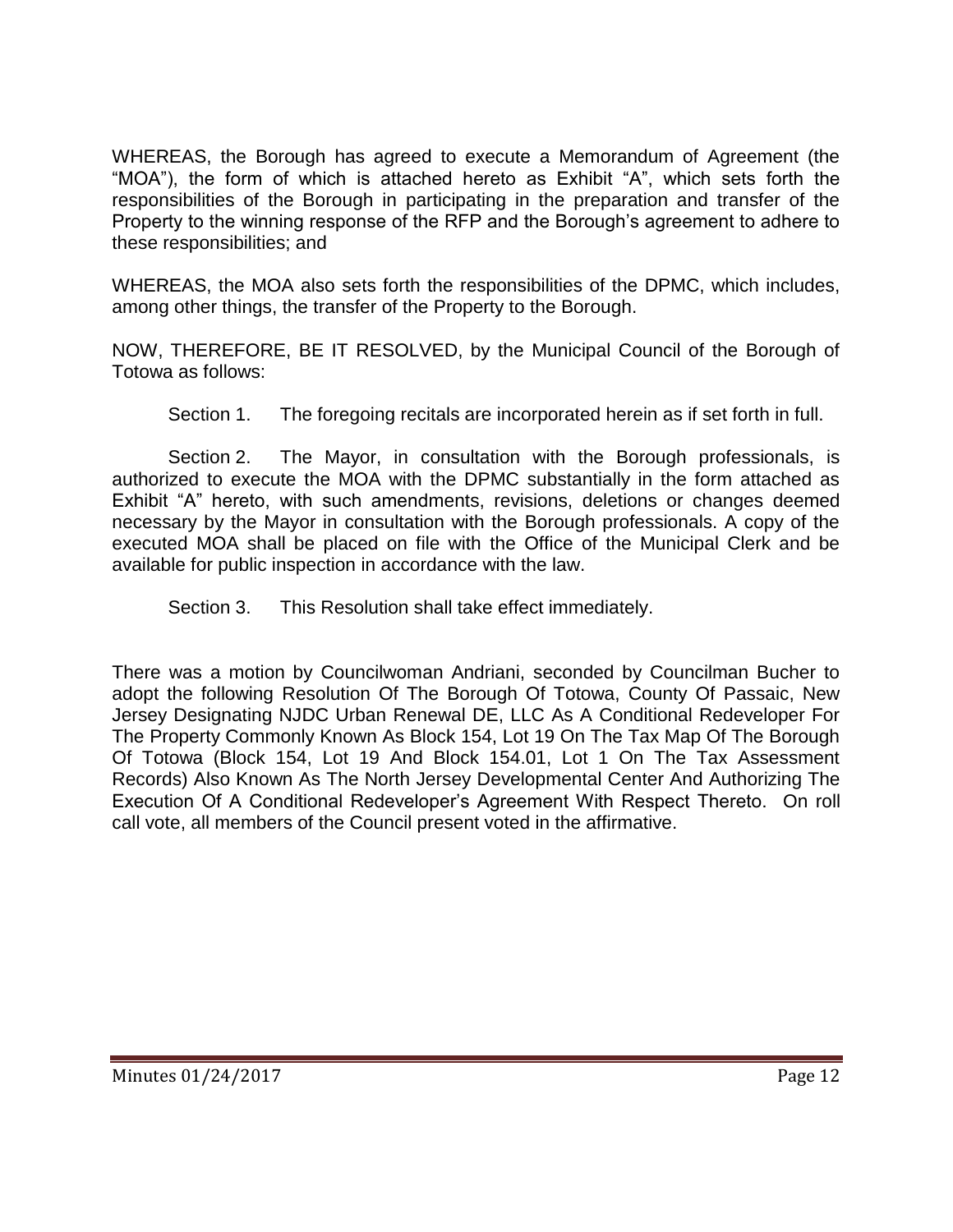# RESOLUTION NO. 36-2017

#### RESOLUTION OF THE BOROUGH OF TOTOWA, COUNTY OF PASSAIC, NEW JERSEY DESIGNATING NJDC URBAN RENEWAL DE, LLC AS A CONDITIONAL REDEVELOPER FOR THE PROPERTY COMMONLY KNOWN AS BLOCK 154, LOT 19 ON THE TAX MAP OF THE BOROUGH OF TOTOWA (BLOCK 154, LOT 19 AND BLOCK 154.01, LOT 1 ON THE TAX ASSESSMENT RECORDS) ALSO KNOWN AS THE NORTH JERSEY DEVELOPMENTAL CENTER AND AUTHORIZING THE EXECUTION OF A CONDITIONAL REDEVELOPER'S AGREEMENT WITH RESPECT THERETO

WHEREAS**,** pursuant to the Local Redevelopment and Housing Law, N.J.S.A. 40A:12A-1 et seq*.*, (the "Redevelopment Law"), by Resolution 126-2015 duly adopted on October 13, 2015, the Borough Council of the Borough of Totowa, County of Passaic, New Jersey (the "Borough"), designated the properties commonly known as Block 154, Lot 19 on the tax map of the Borough, also known as Block 154, Lot 19 and Block 154.01, Lot 1 on the Tax Assessment Records (the "Redevelopment Area"), as an area in need of redevelopment; and

WHEREAS**,** Christopher J. Warren of the Alaimo Group (the "Planning Consultant") prepared a redevelopment plan for the Redevelopment Area, entitled "North Jersey Developmental Center Redevelopment Plan", dated February 5, 2016, as amended and supplemented from time to time (the "Redevelopment Plan"); and

WHEREAS, on February 23, 2016 the Borough Council adopted Ordinance 03-2016, adopting the Redevelopment Plan; and

WHEREAS, NJDC Urban Renewal DE, LLC (the "Entity") seeks to be designated as the "redeveloper" (as defined in the Redevelopment Law) of the Redevelopment Area, so as to redevelop the Redevelopment Area in accordance with the terms of the Redevelopment Plan and the Redevelopment Law; and

WHEREAS, the Borough has determined that in order to coordinate the redevelopment of the Redevelopment Area in the most timely and efficient manner, it is in the best interests of the Borough to designate the Entity as the conditional redeveloper (the "Conditional Redeveloper") of the Redevelopment Area, pending the negotiation and execution of, among other things, a redevelopment agreement (the "Redevelopment Agreement") with the Borough; and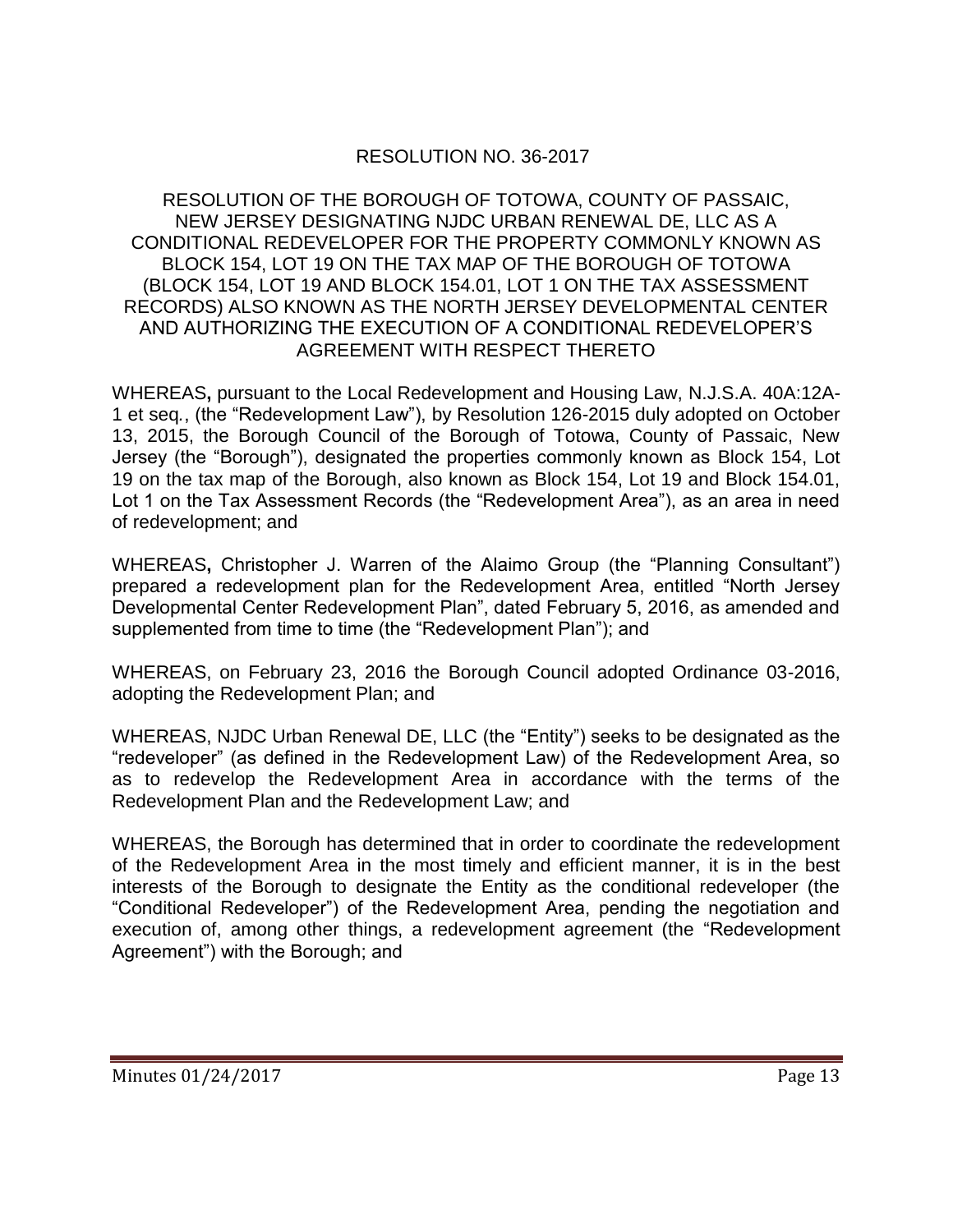WHEREAS, the Borough desires to authorize the execution of a conditional redeveloper's agreement with the Entity, substantially in the form on file with the Borough Clerk (the "Conditional Redeveloper's Agreement"), for the purpose of creating a framework for the negotiation and execution of a Redevelopment Agreement.

NOW, THEREFORE, BE IT RESOLVED, by the Mayor and Council of the Borough of Totowa, County of Passaic, State of New Jersey, as follows:

Section 1. The foregoing recitals are incorporated as though set forth at length.

Section 2. The Borough Council hereby designates NJDC Urban Renewal DE, LLC, the Conditional Redeveloper of the Redevelopment Area, conditioned upon the terms of the Conditional Redeveloper's Agreement and the negotiation and execution of a Redevelopment Agreement with the Borough.

Section 3. The Mayor is hereby authorized to execute the Conditional Redeveloper's Agreement, in substantially the same form attached hereto, with such deletions, additions, and other modifications as deemed appropriate by the Mayor, upon consultation with Borough professionals and staff.

Section 4. The Mayor is further authorized to prepare, negotiate and execute any other documents or agreements necessary or required to effectuate the terms of this Resolution.

Section 5. This Resolution shall take effect immediately.

COMMITTEE ON LEGISLATION & ORDINANCES:

There was a motion by Councilman Capo, seconded by Councilman Picarelli to introduce on first reading and advertise for public hearing the following entitled ordinance. On roll call vote, all members of the Council present voted in the affirmative.

## **ORDINANCE NO. 02-2017**

## **AN ORDINANCE TO AMEND THE CODE OF THE BOROUGH OF TOTOWA CHAPTER 398 ENTITLED "VEHICLES AND TRAFFIC"**